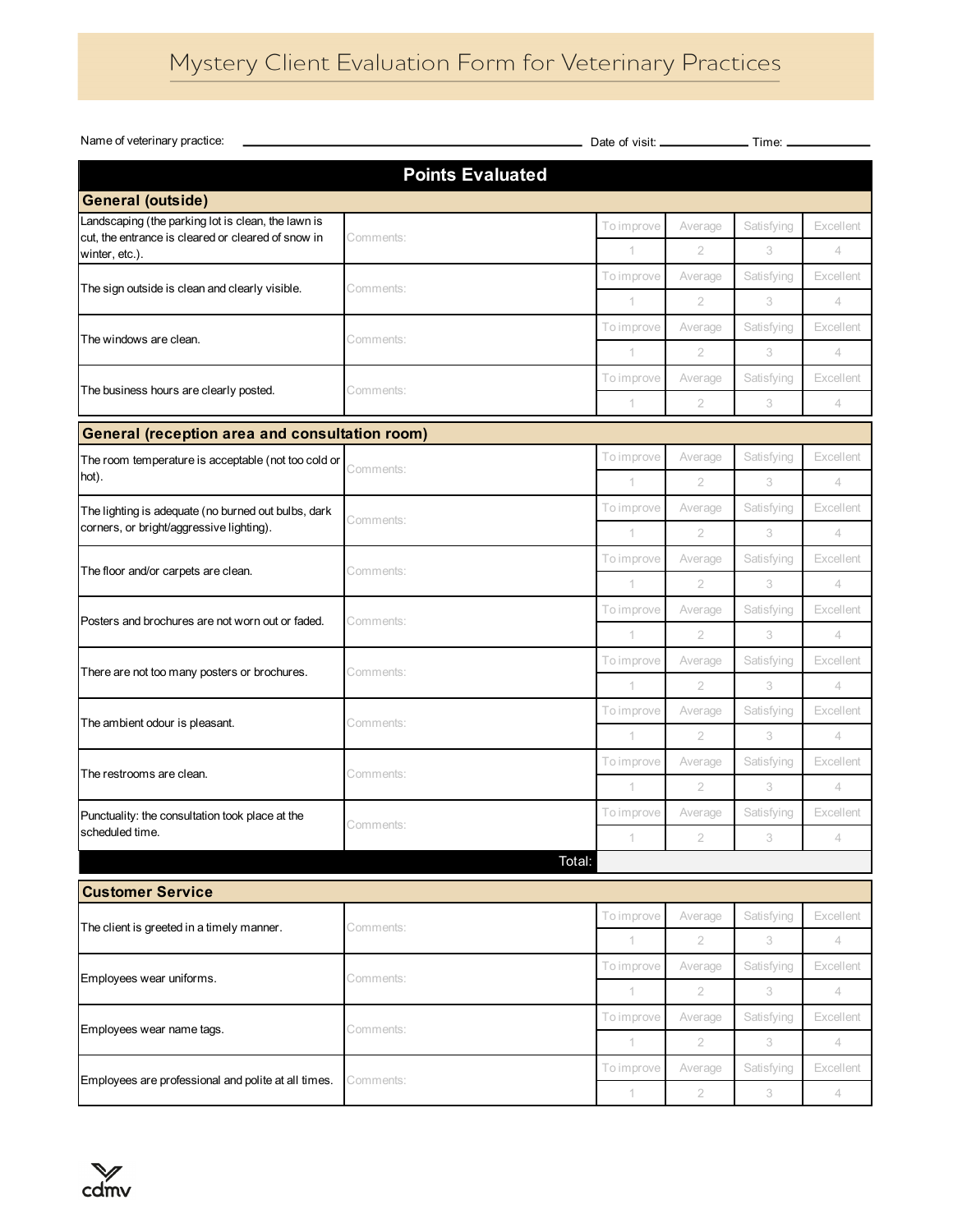| Once out of the consultation room, client is guided<br>through the retail space (and not left to their own | Comments: | To improve | Average | Satisfying | Excellent |
|------------------------------------------------------------------------------------------------------------|-----------|------------|---------|------------|-----------|
| devices).                                                                                                  |           |            |         |            |           |
| The invoice is explained to the client.                                                                    | comments: | To improve | Average | Satisfying | Excellent |
|                                                                                                            |           |            |         |            |           |
|                                                                                                            | Total:    |            |         |            |           |

| <b>Retail Space</b>                                   |           |            |                |            |                |
|-------------------------------------------------------|-----------|------------|----------------|------------|----------------|
| The shelves are well stocked (no bare spaces).        | Comments: | To improve | Average        | Satisfying | Excellent      |
|                                                       |           |            | $\mathfrak{D}$ | 3          | 4              |
| Products are organized so they are easy to find (by   | Comments: | To improve | Average        | Satisfying | Excellent      |
| brand, cats/dogs, life stage, or pathology).          |           | 1          | $\mathcal{P}$  | 3          | 4              |
| All products are within easy reach for clients (e.g., |           | To improve | Average        | Satisfying | Excellent      |
| not behind the counter).                              | Comments: |            | $\overline{2}$ | 3          | 4              |
| Posters and visuals are appropriate; wayfinding       | Comments: | To improve | Average        | Satisfying | Excellent      |
| signage is clear and easy to follow.                  |           |            | 2              | 3          | $\overline{4}$ |
| Each product price is clearly marked.                 | Comments: | To improve | Average        | Satisfying | Excellent      |
|                                                       |           |            | $\overline{2}$ | 3          | 4              |
| Themes and promotions are showcased visually.         | Comments: | To improve | Average        | Satisfying | Excellent      |
|                                                       |           |            | $\overline{2}$ | 3          | 4              |
| The employees know the products and can easily        | Comments: | To improve | Average        | Satisfying | Excellent      |
| answer questions.                                     |           |            | $\mathfrak{D}$ | 3          | 4              |
| The employee makes clear and relevant                 | Comments: | To improve | Average        | Satisfying | Excellent      |
| recommendations for the animal's needs.               |           | 1          | $\mathfrak{D}$ | 3          | 4              |
|                                                       | Total:    |            |                |            |                |

| <b>Marketing</b>                                    |           |            |         |            |           |
|-----------------------------------------------------|-----------|------------|---------|------------|-----------|
| The employee asks the client for his or her e-mail  | Comments: | To improve | Average | Satisfying | Excellent |
| address in order to update the practice's database. |           |            |         |            |           |
| The employees mention the online boutique (when     | Comments: | To improve | Average | Satisfying | Excellent |
| applicable).                                        |           |            |         | 3          |           |
| The practice has a Facebook page and adds content   | Comments: | To improve | Average | Satisfying | Excellent |
| regularily.                                         |           |            |         | 3          |           |
|                                                     | Total:    |            |         |            |           |